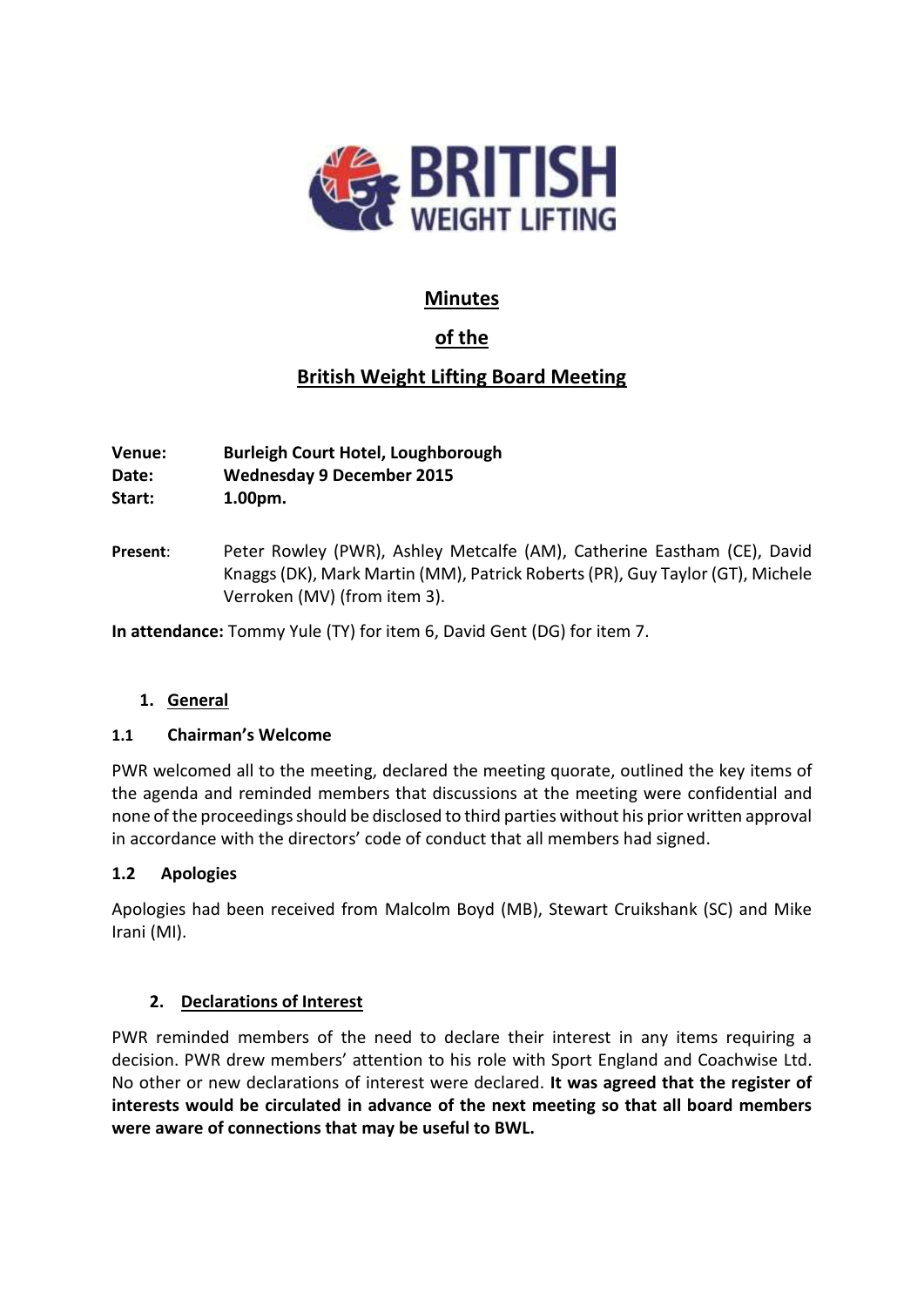# **3. Minutes of the previous meeting and matters arising**

The minutes of the Board meeting held on 23 September 2015 circulated previously were agreed as read. AM was continuing to progress the possibility of a coaching forum with TY and DG. There were no matters arising not appearing elsewhere on the agenda.

# **4. Minutes of the Annual General Meeting (AGM) 2015**

The minutes of the Annual General Meeting held on 18 October 2015 circulated previously were agreed as read. PWR, PR and AM responded to questions from other members as to the attendance, proceedings and members' questions at the meeting. PWR and AM undertook to consider the possibility of a presentation and open forum during the British Championships in 2016 to facilitate member engagement, with the AGM to follow immediately after the September 2016 board meeting and revert.

# **5. Decisions taken outside the Board Meeting**

None.

# **7. Sport Development, Coach Education and Sport England Review (taken as item 6)**

DG informed board members upon sport development, in particular that the project with Reebok Archon had been launched; that the work of the RDOs was achieving targets and building local partnerships notwithstanding capacity constraints in view of their part-time positions; and the TCRR circulated previously, now a robust document requiring board approval. DG responded to questions pertaining to health and safety, the role of UKAD, the consultation and review process. **It was agreed that the TCRR would become effective from 1 January 2016 with amendments made as necessary on an annual basis following a 6-week consultation period and thereafter following periodic review, with the board reserving the right to amend as considered fit, delegating the pragmatic amendment of TCRR to the CEO, who should report the use of such delegated authority to the first available board meeting.** 

DG also updated the board on discussions with BUCS; agreement to the new competition structure, planning for the 2016 season and continuing modest growth in membership numbers. A technical officials' course had been redeveloped; the number of delivery centres was increasing and relationships with Crossfit'straining arm and other private operators were forging; the website for Weight Lifting Learning was still work-in-progress and work had commenced with 1st4sport/Coachwise launching a new range of products.

The mid-year review with Sport England had confirmed that we were fulfilling expectations and the joint market-mapping with swimming was likely to be promising. Sport England, together with AfPE and the YST had welcomed the statement on developing the relationship with young people and **the policy was endorsed by the board** with the board's thanks to be passed on to the joint authors. It was suggested that we should try to have a demonstration included in the 2016 School Games. The APS9 figures had been received earlier that day and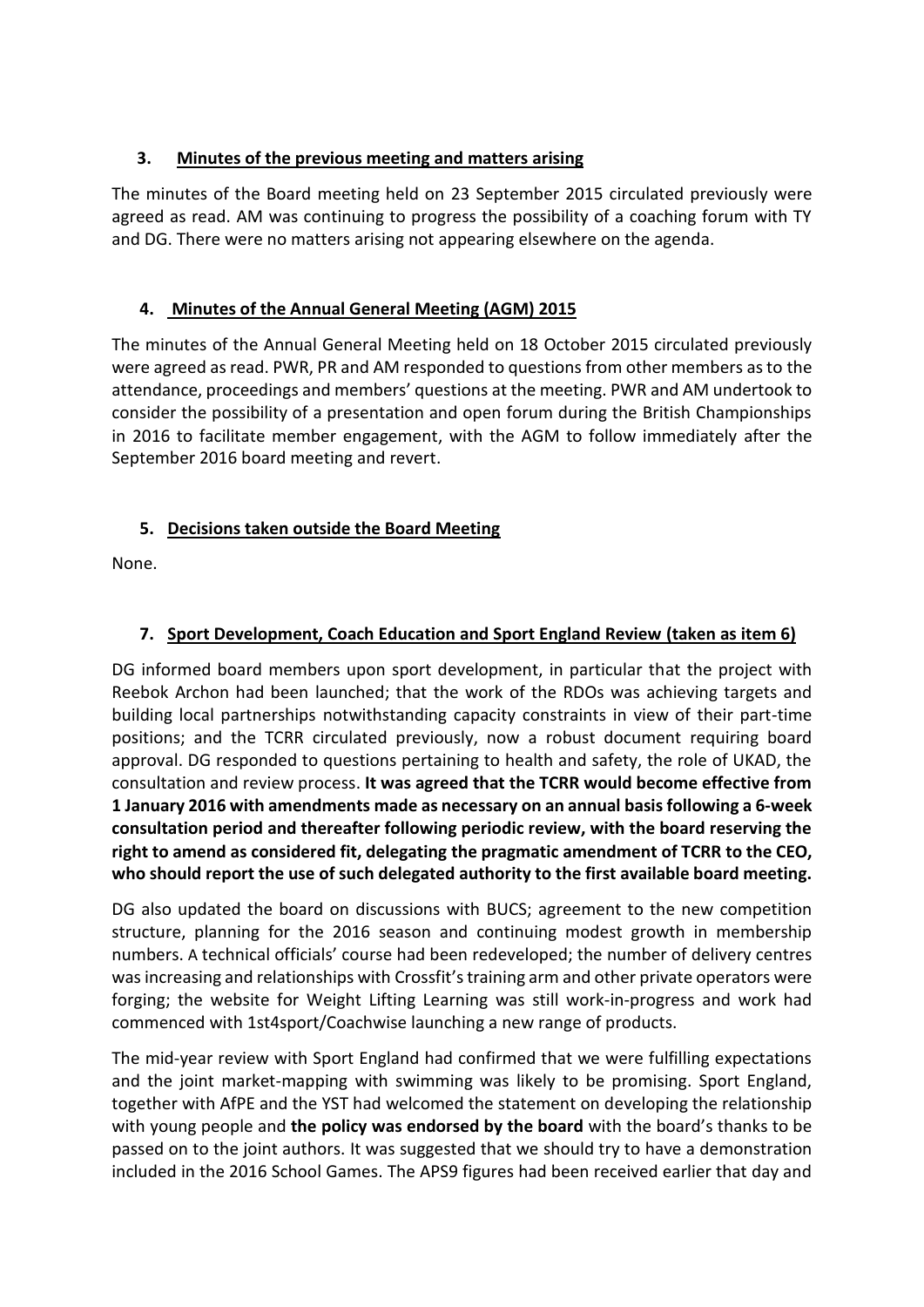whilst there was a small drop in aggregate numbers from 100k to 97k, the decrease was attributable to fewer numbers lifting free weights in contrast to increasing numbers weightlifting, particularly women. Sport England had confirmed that our results were satisfactory, remaining substantially ahead of the 2017 end target of 92k.

DG reminded board of the unanimous agreement of the need for change to the structure in England at the last meeting and reported upon the positive development of proposals at the meeting of regions at Loughborough the previous month attended by MB, PWR, DG, TY and AM. Members were pleased to learn that the regional representatives were keen to establish this group as the English Regions Group (ERG). CE confirmed that the Commercial and Development Group supported the way forward and **it was agreed that ERG would advise the board on English matters with each region represented by a responsible member who would operate collectively as one integrated body within BWL's corporate structure, with regions retaining their assets and regional representatives acting under a BWL volunteer agreement by 1 January 2017 or sooner.** DG undertook to circulate a draft of the volunteer agreement for comment.

Board then considered Home Nations' matters. In particular, Northern Ireland Weight Lifting (NIWL) had requested BWL's support in gaining NGB recognition with Sport NI. Following an update from DG, AM and PR and questions as to certain anti-doping and safeguarding arrangements and responsibilities, **it was agreed that NWIL become a subcommittee of the BWL board to enable BWL to assist NIWL to seek recognition with Sport NI.** In turn, this may progress to a single Agreement with the 3 Home Nations as to what may be a 'British' and what may be a 'Home Nation' matter and explain how BWL will operate as 'one' NGB. Members recognised that the Scottish and Welsh bodies had their own issues to attend to but **agreed in principle to drafting a suitable agreement to form the basis of discussions with all parties to commence in 2016.**

TY Joined the meeting.

# **6. Performance and UK Sport update (taken as item 7)**

TY presented upon results, which have all been highlighted and can be currently found on BWL's web site, from the World Championships, the European Juniors and Under 23s, the Commonwealth Championships and the IPC European Championships since the last board meeting; the prospects of winning representation at Rio; the expectations of UK Sport for Tokyo investment and their principles of investment and our strategy planning framework.

TY also responded to various questions from board members, in particular the challenges of maintaining an elite programme for male lifters and the lack of available focus, investment and time in doing so and whether it diverted attention from what we were required to do to fulfil our obligations to UK Sport for Rio. TY reported that UK Sport had confidence in our strategy and were happy with progress towards Rio and Mission 2016 and that the value of any investment for Tokyo was likely to flat-line. He undertook to report back at the March meeting, by which time the outcome of UK Sport's deliberations re Tokyo should be known.

Members thanked TY for a very encouraging report of improving performances by athletes.

GT, DG and TY left the meeting.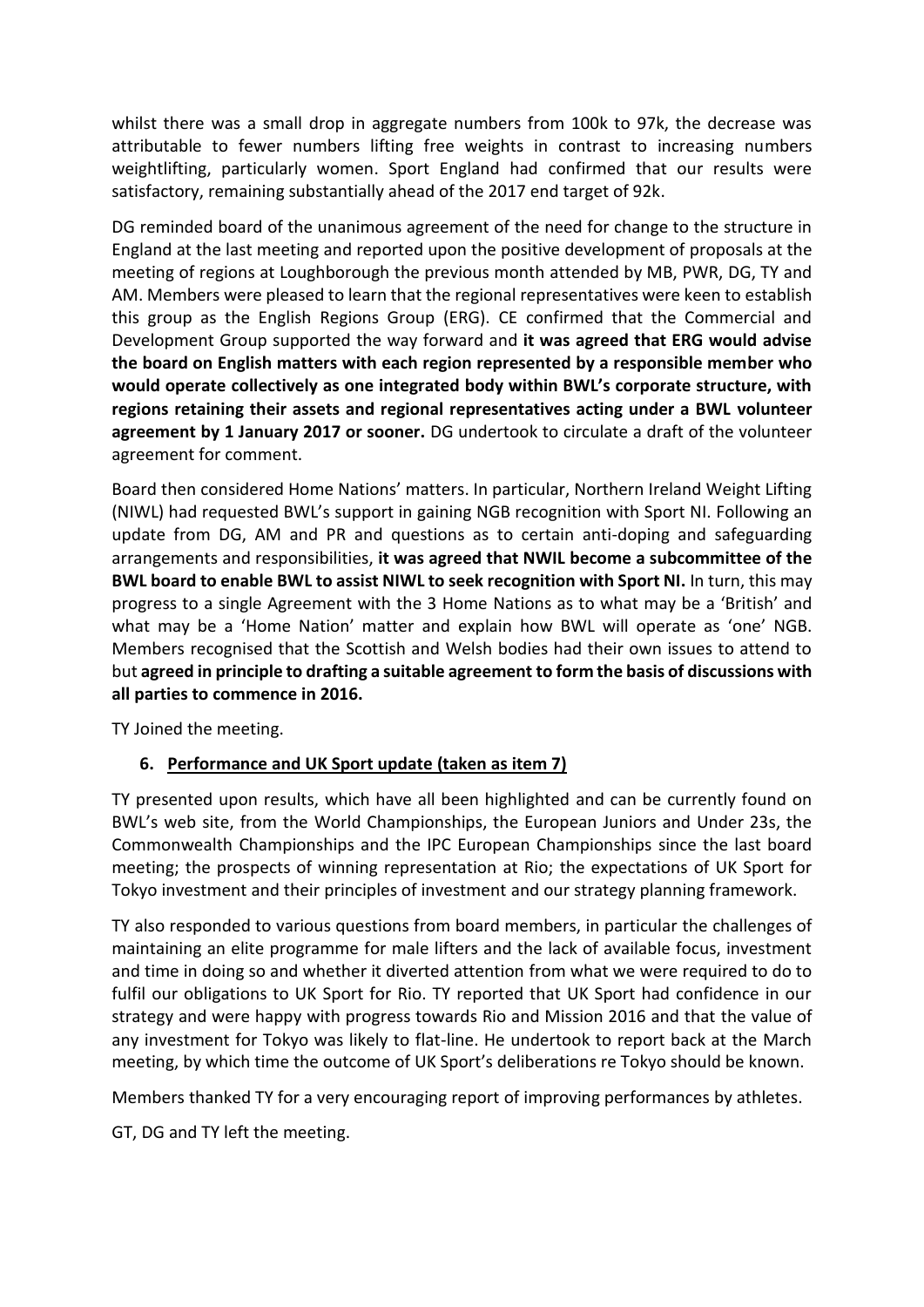# **8. Minutes and recommendations from sub-committees**

#### **8a Performance Group**

PWR informed members on behalf of GT that the group had not met formally since the last board meeting, but that GT liaised regularly with TY and that athletes' representation on the group was being explored.

# **8b Commercial and Development Group**

CE reported that the group had met and considered the implications of the Comprehensive Spending Review on investing stakeholders, the imminent release of the new DCMS strategy for sport, the performance of 110% and the website's design and useage.

# **8c Finance and General Purposes Group**

PR reported upon various discussions among members on VAT registration following a report by haysmacintyre funded by Sport England; a recommendation would follow when additional information from our auditors was to hand. PR also reported upon the transition to the new risk management framework; the draft circulated by AM was work-in-progress and would be detailed further in the new year for further deliberation at the March 2016 meeting.

# **9. Finance Matters and Update**

# **9a and 9b Management Accounts for October 2015 and forward forecast and budget for 2015/16**

MM referred to the papers circulated previously, the summary income and expenditure accounts for to October 2015 inclusive of various slides presented to members at the meeting. Following the satisfactory performance in October, likely to be built upon in November, we remain on target to deliver a strong performance during the final quarter of 2016 to achieve budgeted surplus by the year-end. PWR stressed the need to do so given the likelihood of the challenging bidding process to be required to secure Sport England funding for the 2017/21 cycle. Cash flow remained comfortably positive.

Members noted the position.

# **9c haysmacintyre VAT update**

Dealt with under 8c above. Members noted the position.

# **9d Financial policy review**

MM referred to the paper circulated previously and members noted that the review of financial procedures funded by Sport England had confirmed that our procedures were adequate and that only minor recommendations had been suggested.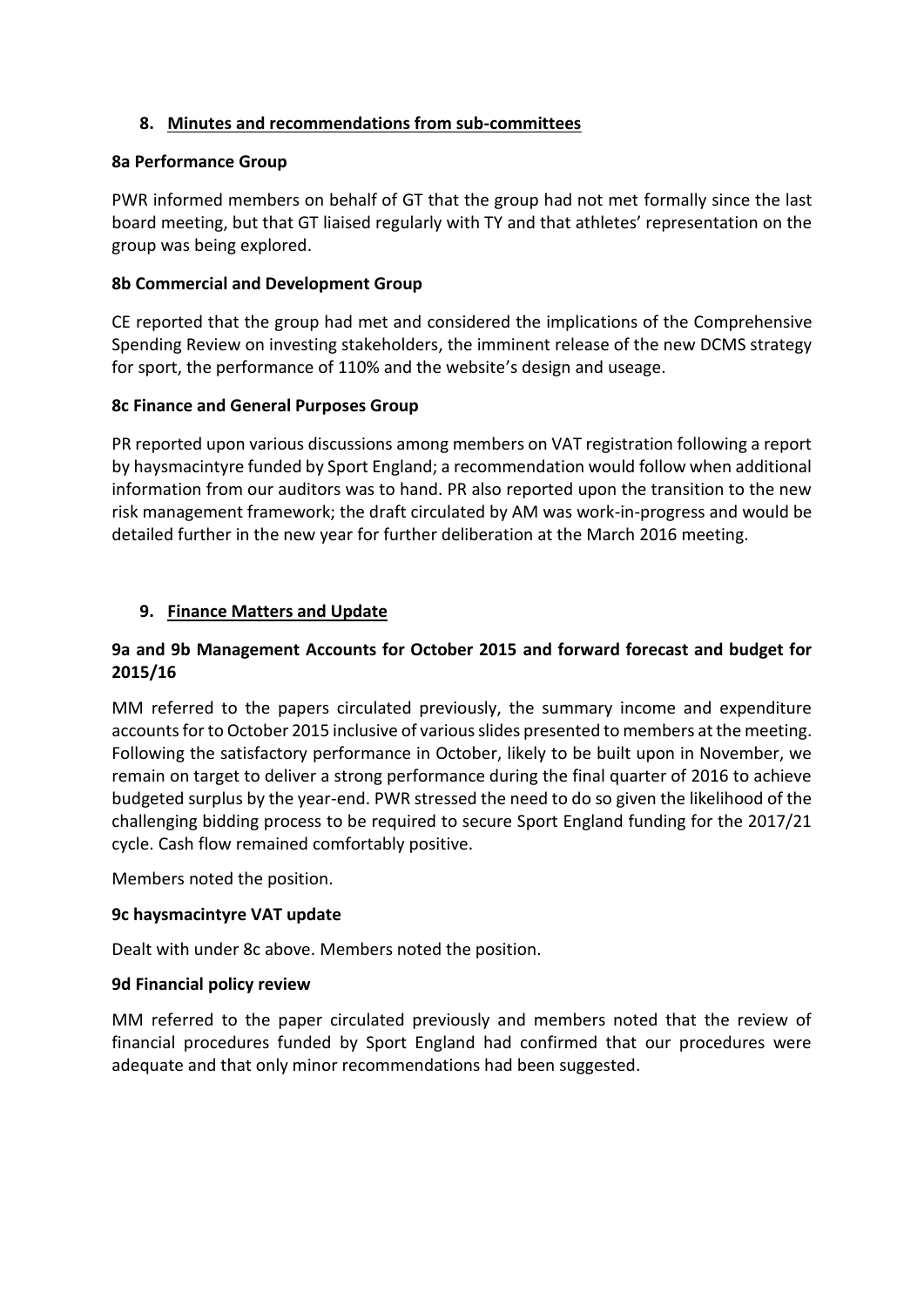#### **10. Risk register**

AM referred to the revised risk register circulated previously, reminding members that the full population of the risks remained work in progress but that generally the risk profile had stabilised or improved. Members noted the improved position and the identification of the new risk of a possible shortage of technical officials, hence the need to offer a new technical officers' course referred to elsewhere in the agenda.

# **11. CEO's update**

AM referred to his comprehensive report circulated previously, most of which was for information only, but drawing members' attention in particular to Moore Stephens' 'final report, confirming an improved grading had been forwarded to Sport England and UK Sport. AM undertook to provide board members with a copy. He also indicated the likely board structure following the formation of the England Group and Home Nations single agreement and provided an update in international matters pertaining to future elections to various committees, the need to consider nominations carefully and the possibility of changes to eligibility for the Commonwealth Games in 2018.

AM also gave an indication of what Sport England's future strategy may look like, commented upon by PWR (having declared an interest in the matter previously). Members considered the possible implications for BWL.

The complaints log and the continuing matter with one complainant was noted, upon which DK provided a commentary.

# **12. Chairman's update**

PWR referred to the papers circulated previously pertaining to the review of board effectiveness and skills audit. Members noted the improved perception of board effectiveness, discussed collective training needs and **it was agreed that external evaluation of effectiveness was not necessary presently, but a board training day and a proactive review of our current Articles funded if possible through Sport England's governance pot would be beneficial once Sport England's new strategy was known.** PWR undertook to investigate possibilities and revert. **It was further agreed that the current complement of 11 was optimal until further notice.**

The forward agenda and dates for 2016 meetings was noted.